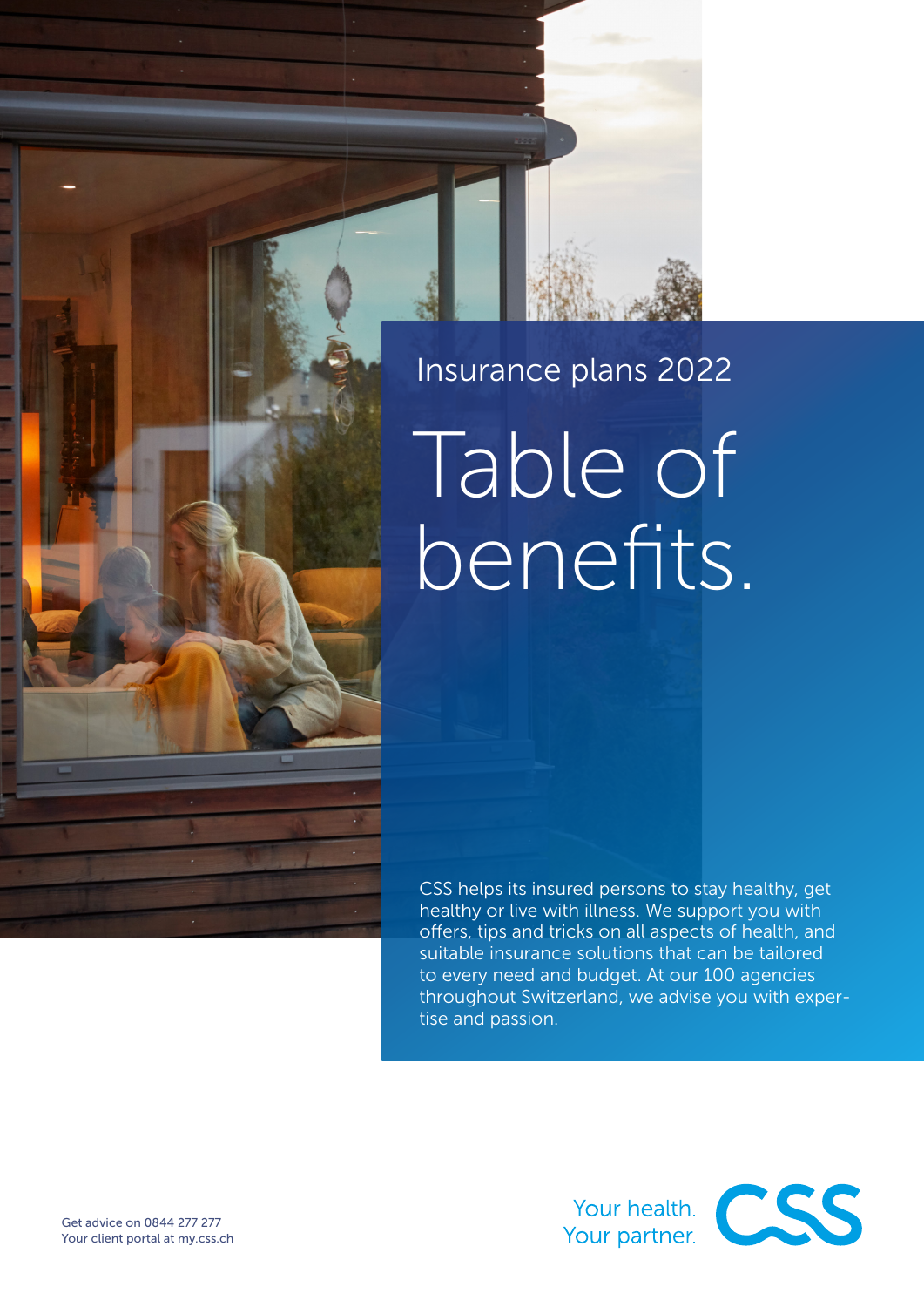| <b>Type of benefit</b>                                                                                                                                 | <b>Additional benefit information</b>                                                                                                                                          | Mandatory healthcare insurance in<br>accordance with the KVG                                                                                                                                          |
|--------------------------------------------------------------------------------------------------------------------------------------------------------|--------------------------------------------------------------------------------------------------------------------------------------------------------------------------------|-------------------------------------------------------------------------------------------------------------------------------------------------------------------------------------------------------|
| <b>Outpatient treatment: Classical medicine</b>                                                                                                        | Costs covered for treatment by recognised<br>doctors, chiropractors, dieticians, midwives,<br>logopedists, physiotherapists, ergotherapists,<br>nurses and nursing auxiliaries | According to the tariff, in the whole<br>of Switzerland                                                                                                                                               |
| <b>Hospitalisation (Switzerland)</b>                                                                                                                   | Inpatient treatment in recognised hospitals                                                                                                                                    | Cost coverage in the general ward according to<br>the current cantonal hospital list                                                                                                                  |
| <b>Abroad</b>                                                                                                                                          | Outpatient treatment in the event of an acute<br>illness or medical emergency during temporary<br>stays abroad                                                                 | Max. twice the tariff of the canton of residence<br>in Switzerland. Special conditions apply in EU<br>States as determined in the Bilateral Agreements                                                |
|                                                                                                                                                        | Inpatient treatment in the event of an acute illness<br>or medical emergency during temporary stays<br>abroad                                                                  | General ward, max. twice the tariff of the canton<br>of residence in Switzerland. Special conditions<br>apply in EU States as determined in the Bilateral<br>Agreements                               |
|                                                                                                                                                        | Elective treatment: outpatient and inpatient<br>Personal assistance                                                                                                            |                                                                                                                                                                                                       |
| <b>Medication</b>                                                                                                                                      | Medically prescribed medication                                                                                                                                                | According to the drug formulary with tariff,<br>the Specialty List or the list of generic medicine<br>maintained by the Federal Office for Public<br>Health (FOPH) with differentiated retention fees |
| Spa treatments and recovery cures                                                                                                                      | Medically prescribed and in recognised facilities                                                                                                                              | Spa treatments*: CHF 10/day, max. 21 days/<br>calendar year plus medical costs; recovery<br>cures: medical costs in accordance with the KVG                                                           |
| <b>Maternity</b>                                                                                                                                       | Check-ups and ultrasound examinations<br>Outpatient birth                                                                                                                      | 8 check-ups<br>2 ultrasound examinations<br>Same benefits as for cases of illness                                                                                                                     |
|                                                                                                                                                        | Inpatient birth                                                                                                                                                                | General ward in hospitals recognised by the KVG,<br>according to the current cantonal hospital list                                                                                                   |
|                                                                                                                                                        | Breastfeeding advice / Breastfeeding                                                                                                                                           | Breastfeeding advice: max. 3 sessions                                                                                                                                                                 |
| <b>Vaccinations</b>                                                                                                                                    | Contribution to preventive and protective<br>vaccinations                                                                                                                      | According to the Health Insurance Benefits<br>Ordinance (KLV), art. 12                                                                                                                                |
| Preventive gynaecological examination                                                                                                                  |                                                                                                                                                                                | Every 3 years, according to the tariff, in the<br>whole of Switzerland                                                                                                                                |
| <b>Spectacle lenses / Contact lenses</b>                                                                                                               | For children and adults                                                                                                                                                        | CHF 180/calendar year up to the age of 18                                                                                                                                                             |
| <b>Transport</b>                                                                                                                                       | Medically required transport                                                                                                                                                   | 50 %, max. CHF 500/calendar year                                                                                                                                                                      |
|                                                                                                                                                        | Search and rescue costs<br>Repatriation                                                                                                                                        | Rescue costs: 50%, max.<br>CHF 5,000/calendar year (Switzerland)                                                                                                                                      |
| Care at home and home help                                                                                                                             | Medically prescribed treatment and nursing care<br>at home provided by recognised service providers<br>and home helps                                                          | Treatment and nursing care according to the<br>tariff at place of residence                                                                                                                           |
| Aids                                                                                                                                                   | Medically necessary and prescribed by a doctor                                                                                                                                 | In accordance with aids and appliances list                                                                                                                                                           |
| <b>Dental treatment</b>                                                                                                                                | Dental accidents, disease of the masticatory<br>system                                                                                                                         | According to Arts. 17-19a of the Health<br>Insurance Benefits Ordinance<br>(dental accident only if accident cover included)                                                                          |
|                                                                                                                                                        | Cost of dental treatment up to the age of 18                                                                                                                                   |                                                                                                                                                                                                       |
|                                                                                                                                                        | Correction of malpositioned teeth up to the<br>age of 20                                                                                                                       |                                                                                                                                                                                                       |
| Rooming-in                                                                                                                                             | Removal of wisdom teeth from the age of 19<br>Cost of accommodation for an accompanying                                                                                        |                                                                                                                                                                                                       |
| Psychotherapy                                                                                                                                          | person                                                                                                                                                                         | Cost coverage for psychotherapy with a doctor                                                                                                                                                         |
|                                                                                                                                                        |                                                                                                                                                                                |                                                                                                                                                                                                       |
| <b>Inpatient rehabilitation</b>                                                                                                                        | Inpatient rehabilitation in recognised hospitals<br>throughout Switzerland                                                                                                     | General ward in hospitals authorised to provide<br>services under the KVG, according to the current<br>cantonal hospital list                                                                         |
| <b>Legal expenses insurance for patients</b><br>Legal expenses insurance while abroad<br>(Risk carrier: Orion Legal Expenses Insurance Ltd.,<br>Basel) | In Europe / Outside Europe                                                                                                                                                     |                                                                                                                                                                                                       |

KVG = Federal Health Insurance Act

\*In recognised spas.

\*\*provided it is not on the list of hospitals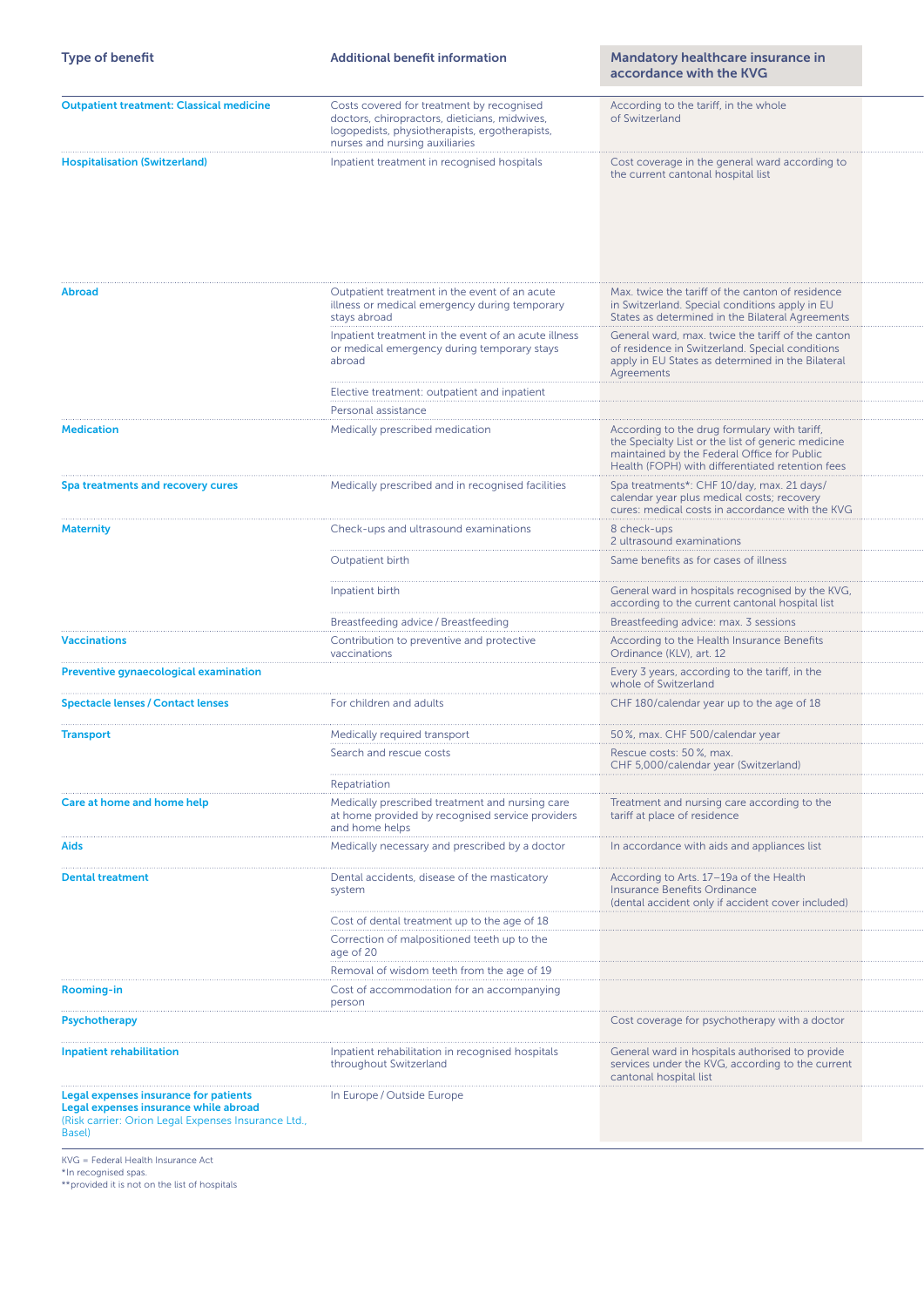| <b>Outpatient Insurance Minima</b>                                              | <b>Outpatient Insurance Optima</b>                                              | <b>Hospitalisation Insurance Minima</b>                                                                                                                                                                                                                                                                                                                                                                           |
|---------------------------------------------------------------------------------|---------------------------------------------------------------------------------|-------------------------------------------------------------------------------------------------------------------------------------------------------------------------------------------------------------------------------------------------------------------------------------------------------------------------------------------------------------------------------------------------------------------|
|                                                                                 |                                                                                 |                                                                                                                                                                                                                                                                                                                                                                                                                   |
|                                                                                 |                                                                                 | Cost coverage in recognised hospitals throughout<br>Switzerland (according to the KVG and CSS hospital lists). Ward can be chosen before admission.<br>Co-payment per calendar year:<br>Option 1: General ward: no co-payment<br>Semi-private: 40%, max. CHF 8,000<br>Private: 70%, max. CHF 14,000<br>Option 2: General ward: no co-payment<br>Semi-private: 20%, max. CHF 4,000<br>Private: 35%, max. CHF 7,000 |
| 90%, no limit to the amount                                                     | 90%, no limit to the amount                                                     |                                                                                                                                                                                                                                                                                                                                                                                                                   |
| No limit to the amount, worldwide                                               | No limit to the amount, worldwide                                               | No limit to the amount, worldwide                                                                                                                                                                                                                                                                                                                                                                                 |
|                                                                                 |                                                                                 |                                                                                                                                                                                                                                                                                                                                                                                                                   |
| Insured<br>90%, no limit to the amount                                          | Insured<br>90%, no limit to the amount                                          |                                                                                                                                                                                                                                                                                                                                                                                                                   |
| (recognised by CSS)                                                             | (recognised by CSS)                                                             |                                                                                                                                                                                                                                                                                                                                                                                                                   |
|                                                                                 |                                                                                 | In facilities recognised by CSS,<br>max. CHF 20/day, max. CHF 500/calendar year                                                                                                                                                                                                                                                                                                                                   |
| Ultrasound examinations and check-ups:<br>90%, no limit to the amount           | Ultrasound examinations and check-ups:<br>90%, no limit to the amount           |                                                                                                                                                                                                                                                                                                                                                                                                                   |
| 90%, no limit to the amount                                                     | 90%, no limit to the amount                                                     | Birth clinic or home birth: lump sum CHF 1,000<br>without substantiation of costs                                                                                                                                                                                                                                                                                                                                 |
|                                                                                 |                                                                                 | Hospital: same benefits as for cases of illness<br>Birth clinic**: lump sum CHF 1,000                                                                                                                                                                                                                                                                                                                             |
| Breastfeeding: CHF 200/child                                                    | Breastfeeding: CHF 200/child                                                    |                                                                                                                                                                                                                                                                                                                                                                                                                   |
| 90%, max. CHF 100/calendar year<br>(according to CSS list)                      | 90%, no limit to the amount<br>(according to CSS list)                          |                                                                                                                                                                                                                                                                                                                                                                                                                   |
| 90%, no limit to the amount                                                     | 90%, no limit to the amount                                                     |                                                                                                                                                                                                                                                                                                                                                                                                                   |
|                                                                                 | CHF 150/case, up to the age of 18<br>CHF 150/calendar year, from the age of 19  |                                                                                                                                                                                                                                                                                                                                                                                                                   |
| No limit to the amount, worldwide                                               | No limit to the amount, worldwide                                               |                                                                                                                                                                                                                                                                                                                                                                                                                   |
| CHF 100,000/case, worldwide                                                     | CHF 100,000/case, worldwide                                                     |                                                                                                                                                                                                                                                                                                                                                                                                                   |
| No limit to the amount, worldwide                                               | No limit to the amount, worldwide                                               |                                                                                                                                                                                                                                                                                                                                                                                                                   |
|                                                                                 | Max. CHF 50/day,<br>max. CHF 2,000/calendar year                                |                                                                                                                                                                                                                                                                                                                                                                                                                   |
| 90%, max. CHF 500/calendar year<br>(according to CSS list)                      | 90%, max. CHF 1,000/calendar year<br>(according to CSS list)                    |                                                                                                                                                                                                                                                                                                                                                                                                                   |
|                                                                                 |                                                                                 |                                                                                                                                                                                                                                                                                                                                                                                                                   |
|                                                                                 | 50%, max. CHF 1,000/calendar year                                               |                                                                                                                                                                                                                                                                                                                                                                                                                   |
|                                                                                 | 50%, max. CHF 12,000/calendar year                                              |                                                                                                                                                                                                                                                                                                                                                                                                                   |
|                                                                                 | 50%, max. CHF 1,000/calendar year                                               |                                                                                                                                                                                                                                                                                                                                                                                                                   |
|                                                                                 |                                                                                 |                                                                                                                                                                                                                                                                                                                                                                                                                   |
|                                                                                 | 75%, max. CHF 1,000/calendar year by<br>psychotherapists recognised by CSS      |                                                                                                                                                                                                                                                                                                                                                                                                                   |
|                                                                                 |                                                                                 | In hospitals recognised by the KVG and CSS,<br>max. 60 days/calendar year                                                                                                                                                                                                                                                                                                                                         |
| Max. CHF 250,000 per case in Europe;<br>max. CHF 50,000 per case outside Europe | Max. CHF 250,000 per case in Europe;<br>max. CHF 50,000 per case outside Europe |                                                                                                                                                                                                                                                                                                                                                                                                                   |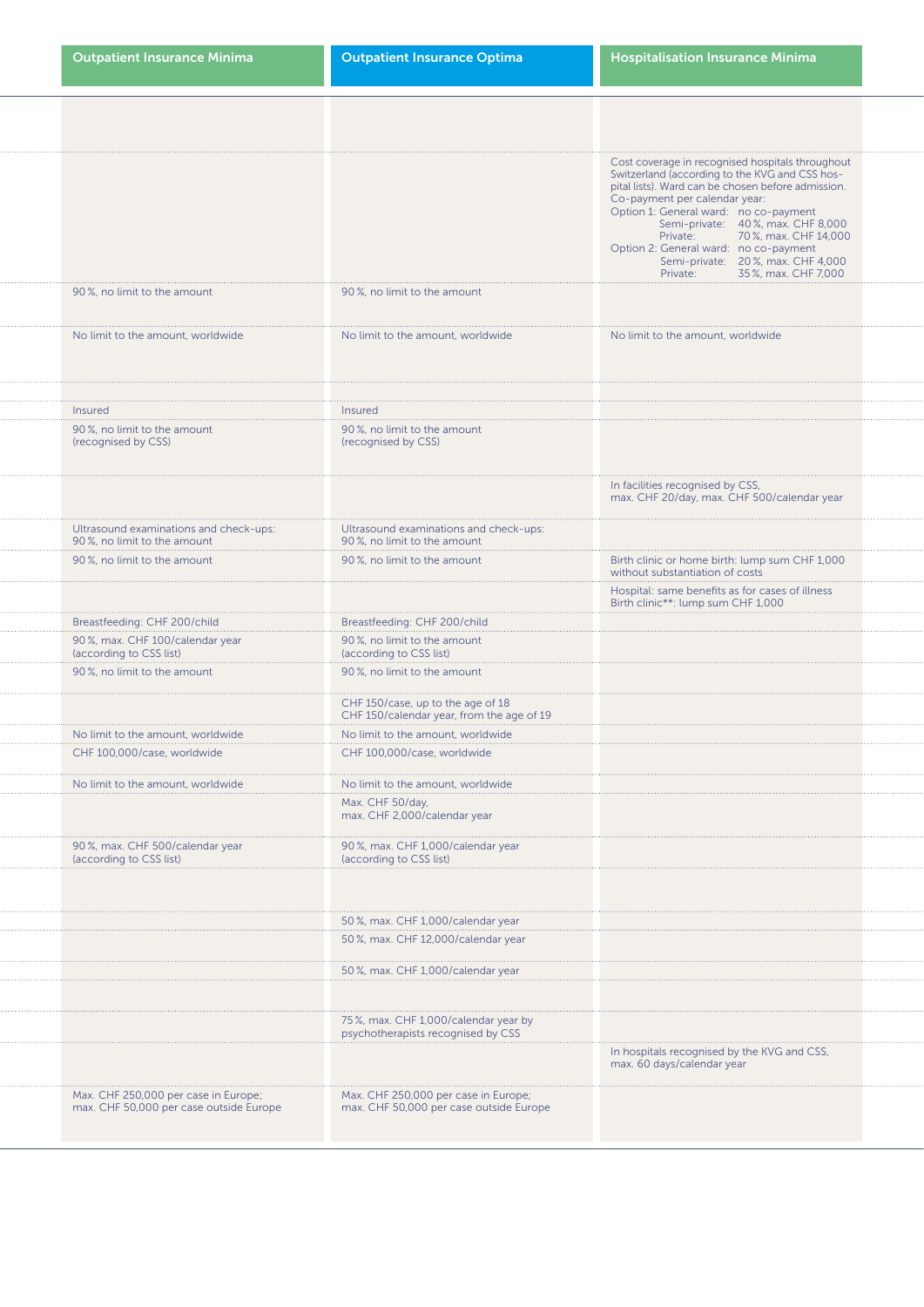| Cost coverage in recognised hospitals throughout   |                                   |  |  |  |  |  |
|----------------------------------------------------|-----------------------------------|--|--|--|--|--|
| Switzerland (according to the KVG and CSS hos-     |                                   |  |  |  |  |  |
| pital lists). Ward can be chosen before admission. |                                   |  |  |  |  |  |
| Co-payment per calendar year:                      |                                   |  |  |  |  |  |
| Option 1: General ward: no co-payment              |                                   |  |  |  |  |  |
|                                                    | Semi-private: 20%, max. CHF 2,000 |  |  |  |  |  |
| Private:                                           | 35%, max. CHF 4,000               |  |  |  |  |  |
| Option 2: General ward:                            | no co-payment**                   |  |  |  |  |  |
| Semi-private:                                      | no co-payment                     |  |  |  |  |  |
| Private:                                           | 35%, max. CHF 2,000               |  |  |  |  |  |

No limit to the amount, worldwide

In facilities recognised by CSS, max. CHF 80/day, max. CHF 2,000/calendar year

Birth clinic or home birth: lump sum CHF 1,500 without substantiation of costs

Hospital: same benefits as for cases of illness Birth clinic\*\*: receipted costs, at least CHF 1,000

# Further supplementary insurance in accordance with the VVG.

### Alternative Insurance.

Condition for benefits: Service providers and complementary methods of treatment have to be recognised by CSS.

#### Outpatient and inpatient treatment

Complementary medical treatment including recognised and prescribed medication (excluding nursing, board and accommodation) 80 % max. CHF 1,500/ calendar year

Further information and the List of methods can be found at [css.ch](http://www.css.ch)

### Dental Care Insurance.

| <b>Scope of benefits</b>                                                                   | <b>Overview of options</b>            |                                                                               |  |  |
|--------------------------------------------------------------------------------------------|---------------------------------------|-------------------------------------------------------------------------------|--|--|
| • Dental check-ups<br>• Treatment such as x-rays, fillings,<br>extractions, dental hygiene | 50 %, max. CHF 500/<br>calendar year  | 75%, max. CHF 3,000/<br>calendar year                                         |  |  |
| • Correction of malpositioned<br>teeth<br>• Dental prosthetics such as                     | 75%, max. CHF 750/<br>calendar year   | 75%, max. CHF 5,000/<br>calendar year<br>CHF 500 deductible/<br>calendar year |  |  |
| crowns, pivot teeth, bars, bridges,<br>partial or total dentures                           | 75%, max. CHF 1,500/<br>calendar year | 50 %, max. CHF 1,000/<br>calendar year                                        |  |  |

### Accidental Death or Disability Insurance.

#### Scope of benefits

- Death lump sum up to CHF 100,000
- Disability lump sum up to CHF 1,050,000 (incl. progression)
- Progression of the disability lump sum up to 350 %

### Illness-Related Death or Disability Insurance.

#### Scope of benefits

- Death lump sum up to CHF 100,000
- Disability lump sum up to CHF 300,000
- Payment from a degree of disability of 25 % upwards
- (Risk carrier: Helvetia Swiss Life Insurance Company Ltd)

### Medical Costs Insurance for Accidents.

#### Scope of benefits

- Free choice of doctor and hospital
- Hospitalisation in a one or two-bed room
- Cost of transport and rescue operations unlimited
- Cost of search operations up to CHF 20,000 per insured person or up to CHF 40,000 per incident
- Home care and home help
- Worldwide cover

Max. CHF 80/day, max. CHF 2,000/calendar year for a person accompanying a minor

In hospitals recognised by the KVG and CSS, max. 90 days/calendar year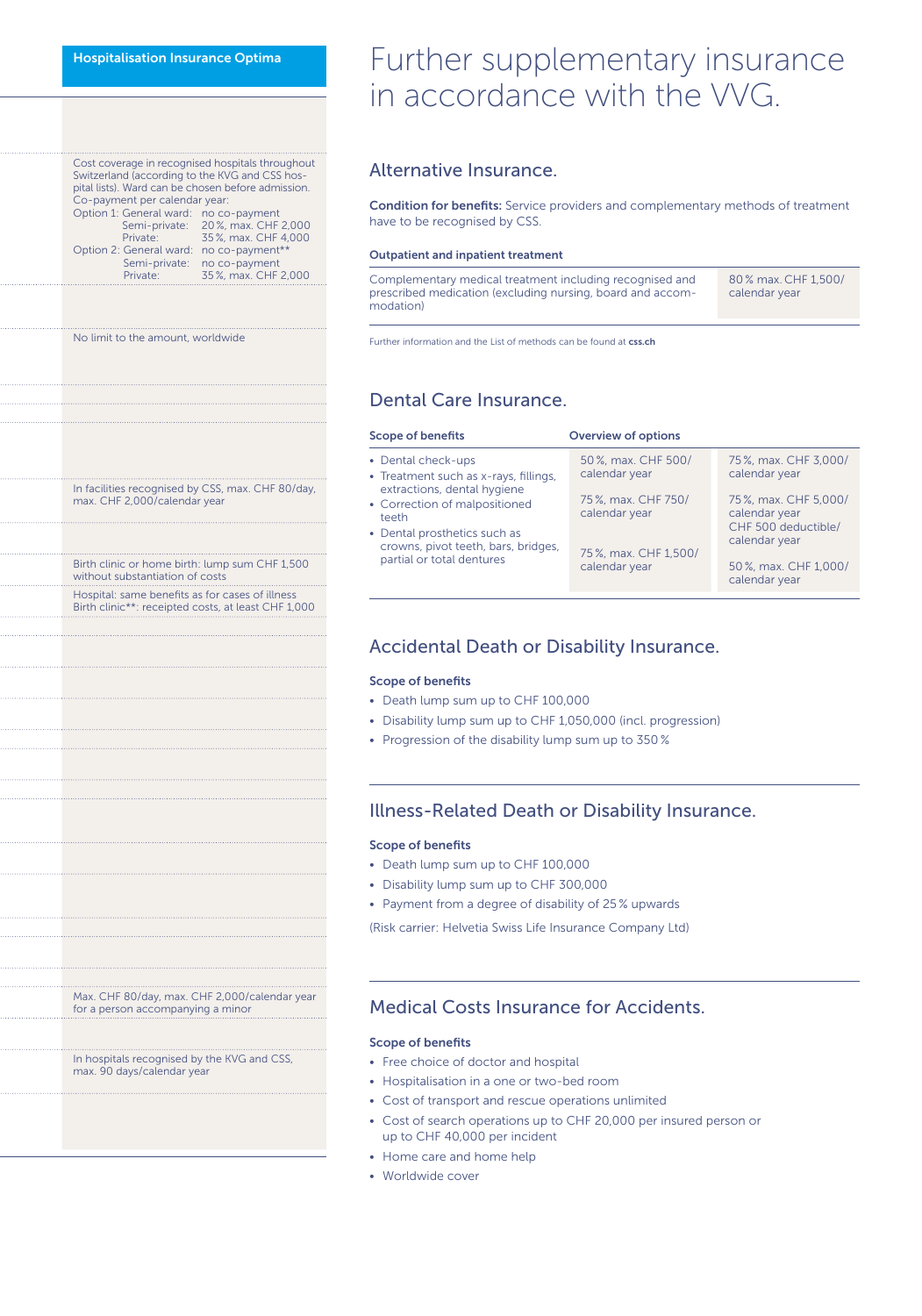# Travel Insurance.

### Scope of benefits

- Insurance cover abroad and when travelling.
- Insurance packages with a variety of options
- Choose to cover individual risks
- Select an insurance term that suits you
- Take insurance out online at [css.ch/travel](http://www.css.ch/travel), or at the CSS Agency near you

### Household Expenses Insurance.

### Scope of benefits

- For people running a household
- Illness, accident, maternity
- Costs from CHF 10 up to max. CHF 100/day
- Benefit period max. 365 days within 5 years (incl. waiting period)
- Waiting periods: 7, 14, 21, 30 days

# Individual Daily Indemnity Insurance in accordance with the VVG.

### Scope of benefits

- For employees and the self-employed
- Illness, accident, maternity
- Daily indemnity of CHF 10 up to the salary subject to AHV contributions
- Benefit period max. 730 days (incl. waiting period)
- Waiting periods: 3, 14, 30, 60, 90, 180, 360 days

# Daily Hospital Indemnity Insurance.

| <b>Scope of benefits</b>                                                                                                                                                                                                                                                                                                                   | <b>Benefit plan A</b>                                                        | Benefit plan B                                                               | Benefit plan C                                                                | Benefit plan D                                                             | Benefit plan E                                                               |
|--------------------------------------------------------------------------------------------------------------------------------------------------------------------------------------------------------------------------------------------------------------------------------------------------------------------------------------------|------------------------------------------------------------------------------|------------------------------------------------------------------------------|-------------------------------------------------------------------------------|----------------------------------------------------------------------------|------------------------------------------------------------------------------|
| • No proof required of extra costs caused by<br>accident or illness<br>• Daily indemnity to be used at your discretion<br>• Claim for double benefits in the following cases:<br>- Admission to an intensive care unit<br>- Emergency hospitalisation while abroad<br>• Lump sum per birth (10 times the amount of the<br>daily indemnity) | CHF 150/day;<br>CHF 4.500/<br>month, max.<br>CHF 216,000/<br>hospitalisation | CHF 250/day;<br>CHF 7.500/<br>month, max.<br>CHF 360,000/<br>hospitalisation | CHF 350/day;<br>CHF 10.500/<br>month, max.<br>CHF 504,000/<br>hospitalisation | CHF 50/day;<br>CHF 1.500/<br>month, max.<br>CHF 72,000/<br>hospitalisation | CHF 100/day;<br>CHF 3,000/<br>month, max.<br>CHF 144,000/<br>hospitalisation |

# Household Insurance.

### Scope of benefits Personal liability insurance

- Personal injury, property damage and financial loss to third parties
- Supplementary cover for drivers of third-party motor vehicles, benefit reduction waiver in the event of gross negligence, hirers and borrowers of horses and secondary activities

#### Scope of benefits Household contents insurance

- Covers household contents against loss or damage by fire, natural hazards, earthquake, theft and water
- Supplementary cover for simple theft elsewhere, physical household contents, glass breakage and credit card misuse

#### Scope of benefits Buildings insurance

- Covers buildings against loss or damage by fire, natural hazards, earthquake and water
- Cleanup and disposal costs
- Trace and access costs
- Supplementary cover for damage to buildings and loss of rental income

# Private and Traffic Legal Expenses Insurance.

### Scope of benefits

- Worldwide cover for individuals or multi-person households
- Representation of interests by experienced lawyers or a lawyer of your choice up to max. CHF 600,000
- In addition to personal legal protection insurance, cover can be taken out for other fields of law: Legal expenses insurance for patients, Internet legal expenses insurance, Bullying legal expenses insurance, Legal expenses insurance for other properties and Legal expenses insurance for landlords

(Risk carrier: Orion Legal Expenses Insurance Ltd., Basel)